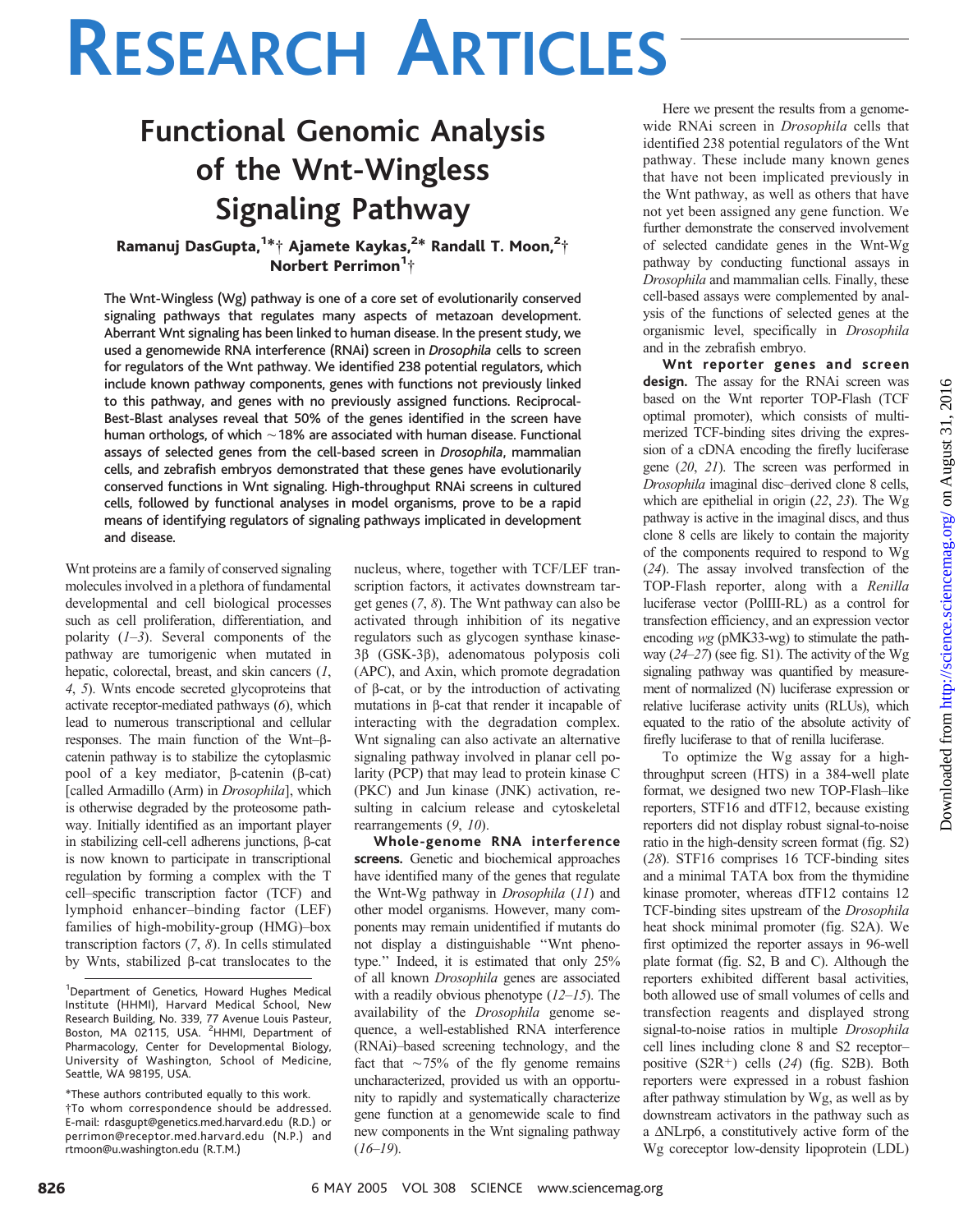receptor–related protein-6 (LRP6) (29) (fig. S2B). The use of two independent reporters interchangeably in primary and secondary screens ensured robustness of the assay by minimizing any reporter-specific differences and/or artifacts. The specificity of the reporters was confirmed by the use of FOP-Flash (in which the 12 TCF-binding sites are mutated), which did not display any significant activity above background (fig. S2C).

RNAi-mediated knockdown of positive regulators, such as Arm and Drosophila TCF (dTCF), suppressed Wg-enhanced reporter activity, whereas RNAi-knockdown of negative regulators, such as Axin, ectopically activated the reporter in the absence of stimulus or further synergistically activated the reporter when induced by Wg or LRP6 (Fig. 1A; fig. S2). Thus, we could use this reporter to identify both positive and negative modulators (Fig. 1B).

Data analysis and validity of primary screen. For the whole-genome RNAi screen for the Wnt pathway (fig. S1) (28), we used a library of  $\sim$ 22,000 double-stranded RNAs (dsRNAs) (30). The library represents  $>95\%$ of genes in the Drosophila genome and has been used successfully in several screens  $(24, 26, 27, 31)$ . The screen was performed in duplicate to reduce the rate of falsepositives and to ensure the reproducibility of and hence confidence in individual candidate genes. To ascertain potential candidate genes involved in the Wnt pathway, we analyzed the data from each individual plate with four distinct protocols, and we assigned candidate genes on the basis of their deviation from the plate average for each given criterion [see Methods (28)]. Genes that satisfied two or more statistical criteria were considered strong candidates; those that scored positive only by one imposed condition were considered weak candidates.

We identified 238 candidates that showed consistent response in both screens that either reduced or increased Wnt pathway activity as measured by the TOP-Flash reporter activity (table S1, A and B). A majority of the known core Wnt pathway members were identified, including Wnt-wingless (wg) (32), arrow (arr)/ LRP-6  $(33)$ , frizzled  $(fz)$   $(34)$ , frizzled-4  $(fz4)$ , dallylike protein (dlp), naked cuticle (nkd) (35), axin (axn) (36), supernumerary-limbs (slmb) (37), casein kinase 1 alpha ( $ckl\alpha$ ), disheveled (dsh)  $(38)$ ,  $\beta$ -catenin-armadillo  $(\beta$ -cat-arm) (39),  $dTCF/pangolin$  ( $dTCF/pan$ ) (40), the gene for Drosophila cAMP-responsive element– binding protein (CREB)-binding protein (dCBP)/nejire (nej) (41), pygopus (pygo) (42), and legless (lgs) (43), thus underscoring the robustness and validity of the Wnt screen in this HTS format (Fig. 2B). Comparison of the z scores (which measure the number of standard deviations away from the mean for any particular normalized luciferase value) between the duplicate screens revealed high reproducibility both qualitatively and quantitatively, with a correlation coefficient of 0.63 (Fig. 2A). Note that  $\sim$ 90% (213 out of 238) of the candidate genes that were selected for further analyses were verified in secondary screens (table S1A). About 50% of the genes identified in the screen had an associated Gene Ontology annotation or had an identifiable InterPro protein domain. Many of these genes corresponded to certain molecular complexes or biological functions, including (i) HMG- and homeodomain-box transcription factors, (ii) kinases and phosphatases, (iii) proteosomal components and ubiquitin ligases, (iv) small GTPases (guanosine triphosphatases: monomeric guanine nucleotide–binding proteins) family, (v) membrane-associated proteins, and (vi) cellular enzymes (Fig. 2C).

Among the 52 potential transcription factors identified in the screen, several contain HMGbox protein domains. In fact, the proteins of the TCF/LEF family that interact with  $\beta$ -cat in the nucleus to activate Wnt target genes themselves encode HMG transcription factors. Additionally, recent studies in Xenopus embryos have suggested that  $\beta$ -cat can physically interact with other HMG-box transcription factors, such as Sox family members, to regulate transcription of endodermal genes (44). Even though the specificity of these interactions in the Wnt pathway will have to be further tested, our results indicate that there may be other HMG transcription factors that cooperate with b-cat in the regulation of downstream Wnt target genes.

Several members of the TATA-binding protein (TBP)–associated factors (Taf) family of transcription factors were identified. There is evidence from both in vitro studies in mammalian cells and in vivo studies in Drosophila that b-cat physically interacts with TBP and that there are other cofactors such as Pontin and Reptin (Repressing Pontin) that interact with both TBP and  $\beta$ -cat to regulate Wnt target gene activity antagonistically (45, 46). Intriguingly, dsRNA knockdown of most Tafs led to an increase in Wnt reporter activity, which suggests that Tafs might contribute to repression of Wnt target genes. Other classes of transcription factors identified in the screen include several homeodomain-containing and HOX genes. There is precedence for cross talk between Wnts and homeodomain or Hox transcription factors. HOXB13 inhibits TCF-4–mediated Wnt signaling activity in prostate cells by decreasing expression of Tcf-4 and its target genes (47). On the other hand, zebrafish wnt8 transcriptionally regulates vent and vox genes encoding two homeodomain transcription factors in the establishment of the ventral pattern in the early embryo (48).

Protein phosphorylation and dephosphorylation by protein kinases and phosphatases have been especially implicated in the regulation of  $\beta$ -cat protein stability and degradation (7–9). Recent studies have also suggested that Wnt signaling stimulates and requires the phosphorylation of Lrp5 and 6–Arrow intracellular domain (PPPSP motif) to create an inducible docking site for Axin, a scaffolding protein controlling  $\beta$ -cat stability (49). We identified

Fig. 1. Wg reporter assay. (A) Optimization of reporter assay in 384-well plate format with both Wg and  $\triangle$ NLrp6 as activators. dsRNA knockdown of the known negative regulator, Axin, activates the reporter in uninduced cells, whereas knockdown of control positive regulators such as Arm and dTCF represses Wg-induced activation of the TOP-Flash reporter. Note the further activation of the Wg reporter upon dsRNAmediated knockdown of Axin over and above Wg- or





 $\Delta$ NLrp6-mediated induction of reporter. Knockdown of Gsk3 $\beta$  did not affect reporter activity in clone 8 cells(1d) even though its knockdown resulted in activation of STF16 or dTF12 reporters in the absence of Wg

induction, in S2R<sup>+</sup> cells (fig. S2). (B) Schematic representation of 1A demonstrating the use of the reporter to screen for both positive and negative regulators in a single assay.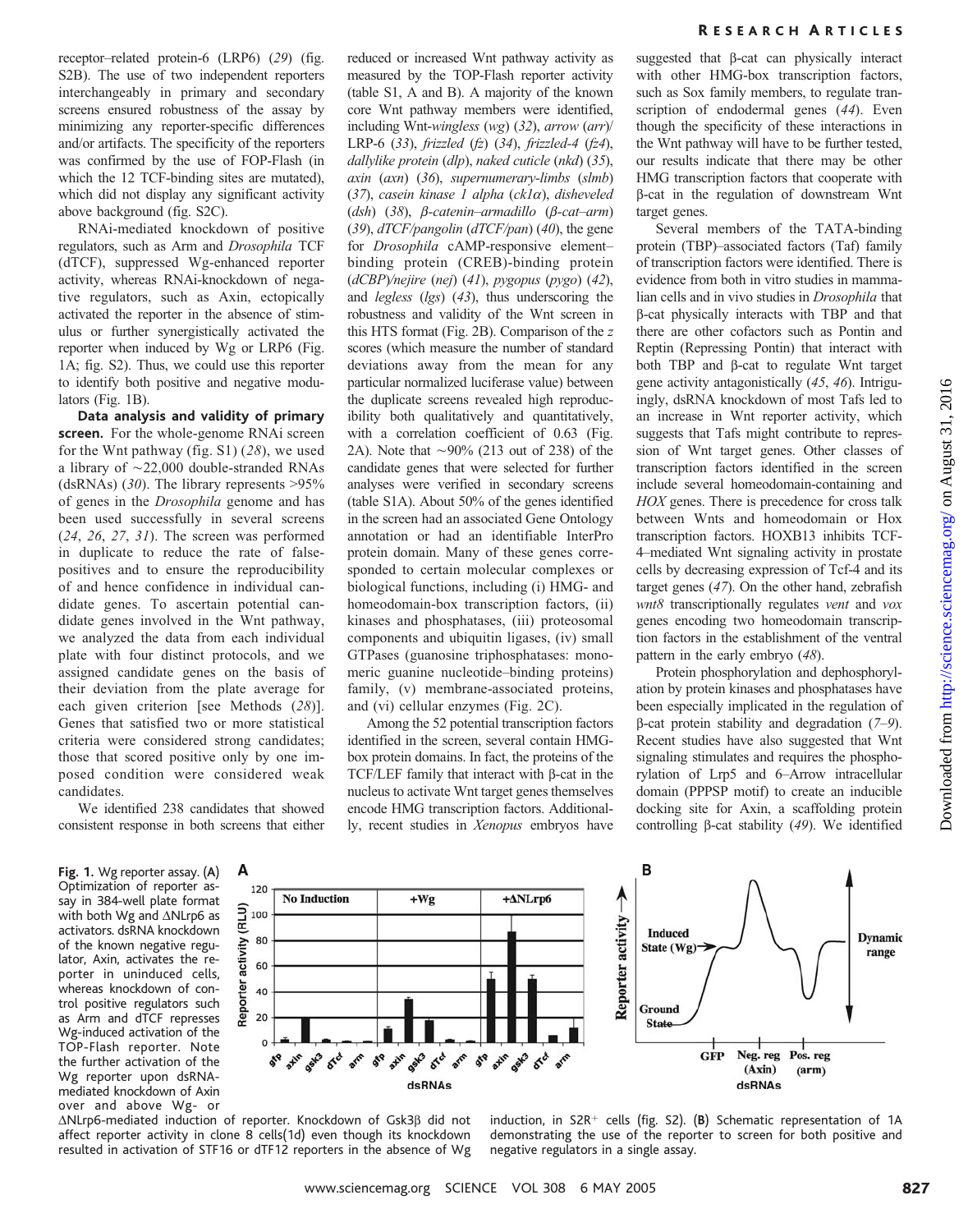several protein kinases that negatively or positively affected the activity of the Wnt reporter gene. These include genes that encode known members of the pathway such as  $ckI\alpha$ ; genes whose function in the Wnt pathway has not been previously recognized—such as warts and PDGF- and VEGF-receptor related (pvr) [platelet-derived growth factor and vascular endothelial growth factor, respectively]; and genes encoding kinases that have no annotated function (see table S1A).

We also identified a class of proteins containing one or more Armadillo repeats (Arm repeats). The Arm-repeat protein motif was first identified in the *Drosophila arm* gene and is a tandemly repeated sequence motif about 40 amino acids long. Arm-repeat proteins function in various processes, such as intracellular signaling and cytoskeletal regulation, and include such proteins as  $\beta$ -cat, the junctional plaque protein plakoglobin, the APC tumor suppressor protein, and the nuclear transport

factor importin-a. These repeats have a key role in mediating protein-protein interactions between b-cat and other important regulators of the Wnt pathway  $(50)$ . A subset of these proteins is conserved across eukaryotic kingdoms. Taken together, our results indicate that there are likely to be additional Arm-repeat proteins that participate in the regulation of the Wnt pathway.

Additionally, we used ''Reciprocal-Best-BLAST'' (RBB) and other BLAST protocols to identify potential human homologs of the genes identified in the screen (for details, see table S2). These analyses indicated that  $>50\%$ of the genes identified in the RNAi screen have vertebrate orthologs, which suggests their potential conserved role in the Wnt signaling pathway across evolution (see Fig. 2C and below for functional validation in mammalian cells). To test whether the genes identified in the screen were involved in the regulation of the Wnt pathway in multiple cell types, we performed the reporter assay for the selected candidate genes in multiple Drosoph $ila$  cell lines including S2R<sup>+</sup> and Kc167 cells (table S3). Of the  $200+$  genes, we found  $\sim$ 140 genes that appear to regulate Wnt signaling activity in two or more cell types. Our analysis suggests that a majority of the candidate genes is not specific to clone 8 cells but is more generally required for the modulation of the Wnt signaling pathway in multiple cell types.

Secondary screens. A challenge presented by any high-throughput primary screen is to be able to extract meaningful information from the list of candidate genes. One useful approach is to categorize groups of genes according to their putative function in specific secondary assays that can be designed on the basis of previous knowledge of the signaling pathway. To accomplish that for the Wnt screen, we ordered the candidate genes in the Wnt pathway in an epistatic relation according to their roles at various steps in the pathway in relation to



Fig. 2. Data analysis for the Wg screen. (A) Scatter plot comparison of z scores obtained from duplicate whole-genome screens, screen 1 versus screen 2. "Edge effect" outliers were removed. The comparison reveals a high correlation between the duplicate screens, with most data points mapping to a diagonal line (blue) in the scatter plot. The correlation coefficient between the two screens was 0.63. Data points within the blue oval were considered to be candidate genes that act as potential positive regulators of the Wg pathway in clone 8 cells, whereas the ones within the red oval were considered potential negative regulators.  $(B)$  Scatter plot of two representative plates that contained several of the known positive (blue) and negative (red) regulators of the pathway with respect to other data points and the controls from cells expressing arm dsRNA (red dots). (C) Candidate genes obtained from the primary screen as potential regulators of the Wg pathway based on their ''Gene Ontology'' and molecular function or protein domains. (D) The percentage of the total number of candidate genes obtained from the Wg screen that have potential vertebrate orthologs, as judged by Reciprocal Best Blast (details in table S2).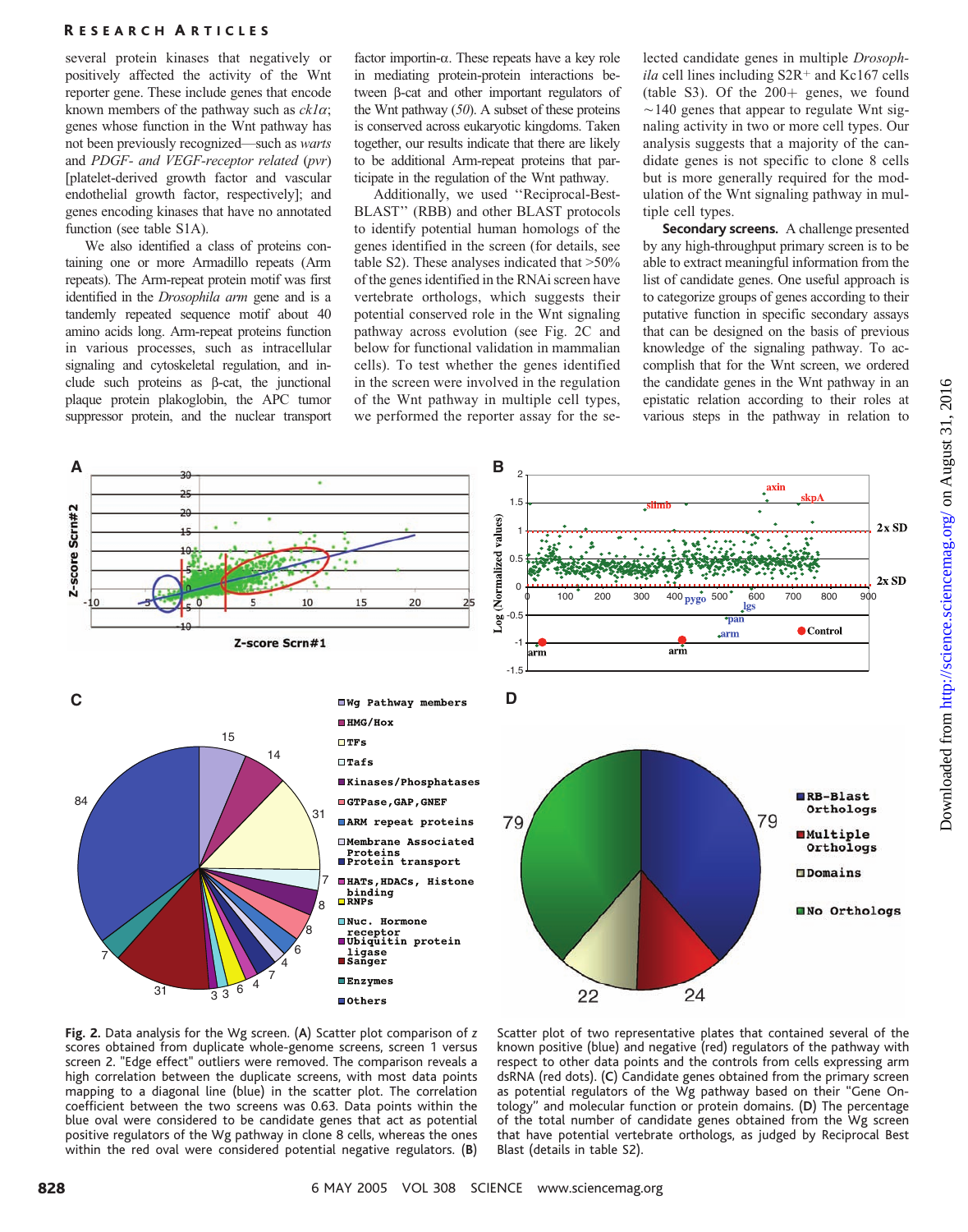known negative and positive regulators of the pathway (Fig. 3).

To conduct epistasis experiments, we activated the signaling pathway either by transfecting individual DNA constructs encoding activators of the pathway  $[Wg, \Delta N Lrp6, Dsh,$  or  $\beta$ -cat (Fig. 3, A to D)] along with the reporter gene or by dsRNA-mediated inhibition of known negative regulators [Axin,  $CK1\alpha$  (Fig. 3, E and F), or Slimb]. We used RNAi to knock down expression of individual candidate genes during simultaneous activation of the pathway by different inducers. We used both Wg reporters (fig. S1A) in our secondary screens for independent confirmation of our assays. Simultaneous expression of dsRNA for known downstream positive regulators, together with genes encoding activators of the pathway, inhibited reporter activation. For example, activation of the pathway by overexpression of Dsh was blocked by RNAi knockdown of genes encoding downstream effectors (arm, pan, pygo, or lgs) but not that of upstream pathway members encoding the ligand-receptor complex (wg, arr,  $fz$ , or  $fz4$ ) (Fig. 3C). Alternatively, ectopic activation of the reporters that occurred after dsRNA-mediated knockdown of negative regulators (such as axin, or  $ckI\alpha$ ) could be efficiently inhibited by RNAi of downstream positive regulators (such as arm or pan) but not by dsRNAs directed toward components (such as  $wg$ , arr, or  $fz$ ) that act upstream of  $axin$  and  $ck1\alpha$  (Fig. 3, E and F).

These results allowed us tentatively to place selected candidate genes in a hierarchy either upstream or downstream of known positive and negative regulators. Specific examples of three potential regulators that we identified in the screen (Fig. 3, G to I) include two known transcription factors, DP (dimerization partner) and Lilli (Lilliputian), and a novel gene, CG5402, as activators in the Wnt pathway in the primary screen. In vitro epistasis experiments in clone 8 cells placed each of the three candidate genes at three distinct steps in the pathway (Fig. 3, G

#### R ESEARCH A RTICLES

to I). CG5402 acts upstream of Axin but downstream of Wg, Fz, or Arr (Fig. 3I); DP functions downstream of Axin and Ck1a but upstream of  $\beta$ -cat (Fig. 3G); and Lilli functions downstream of b-cat (Fig. 3H). It is interesting that lilli encodes an HMG-box transcription factor. lilli has also been shown to interact genetically with *arm*, which further corroborates its role in the Wnt pathway  $(51)$ . It is important to note that *lilli* interacts genetically with members of several signaling pathways, including the receptor tyrosine kinase (RTK)/Ras and the Decapentaplegic (Dpp) pathway, which underscores the power of the RNAi approach in assigning functions to genes with pleiotropic functions that may be critical factors involved in cross talk between multiple signaling pathways (52, 53).

Overall, our epistasis analysis of the potential positive regulators in the clone 8 cells failed to place any new gene between Wg-Fz-Arr ligand-receptor complex and Dsh (54), even though known intermediates such as Arr and



such as coexpression of positive regulators, for example, Wg  $(A)$ ,  $\triangle$ NLrp6  $(B)$ , Dsh  $(C)$ , or S37A $\beta$ cat cDNA (D); or dsRNA-mediated knockdown of negative regulators such as Axin (E) or Ck1 $\alpha$  (F).

Relative luciferase activity units (RLUs) with reporter activity of cells containing GFP dsRNA and the inducer scaled to 100 units. (G to I) Effect of dsRNA-mediated knockdown of three selected candidate genes on TOP-Flash reporter activity in clone 8 cells, including DP transcription factor, Lilli, and CG5402, after induction of the pathway. (J) Epistatic ordering of the selected candidate genes in G to I and positive controls in A to F.

Downloaded from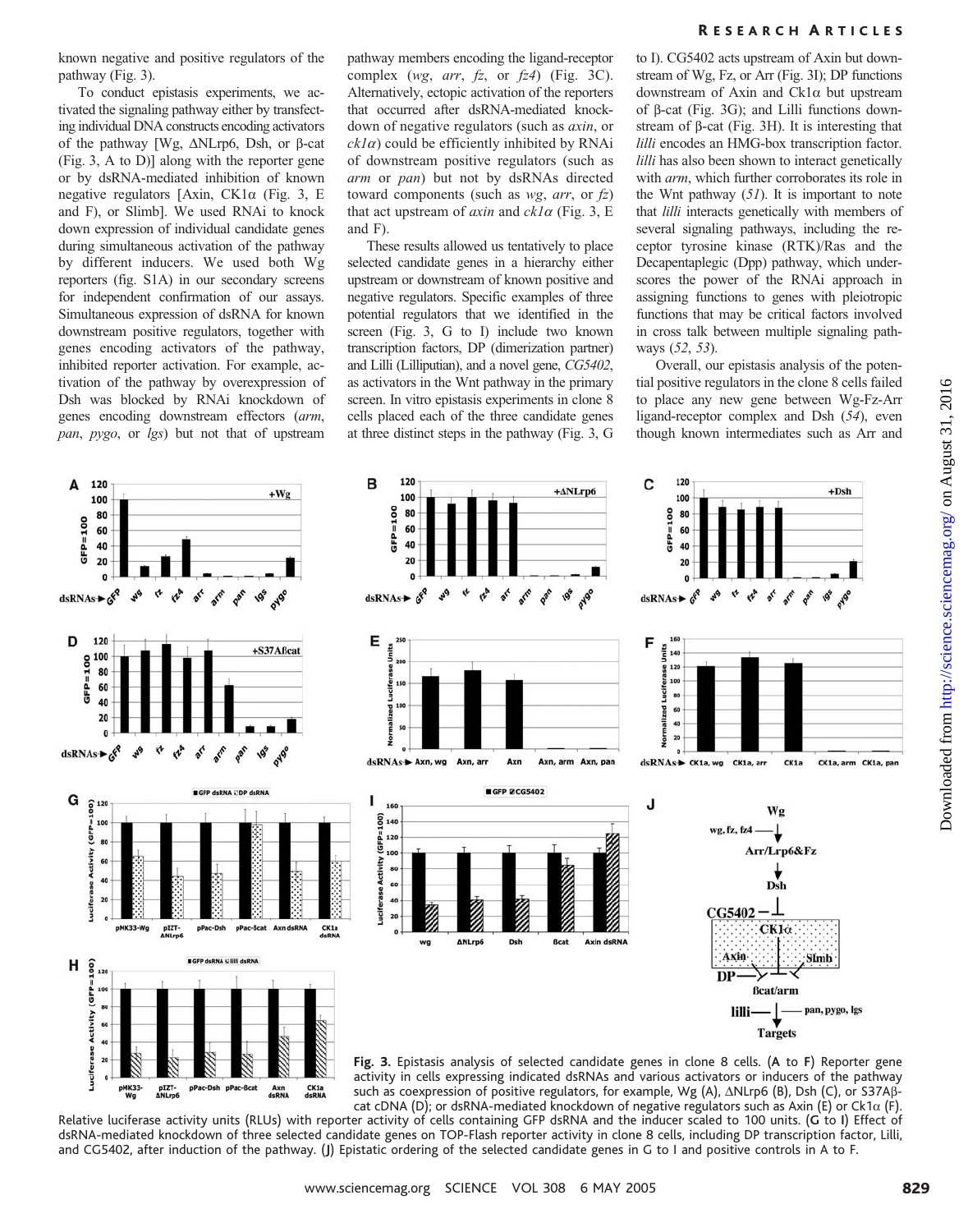Fz were placed between Wg and Dsh by this method (Fig. 3, A to D and J). Preliminary epistasis analysis of most genes encoding potential positive regulators revealed that they affect the pathway downstream of Dsh. These genes were further categorized into those that acted upstream or downstream of genes involved in phosphorylation or degradation of  $\beta$ -cat (*axin*, *ck1a*, and *slmb*) and those that acted downstream of  $\beta$ -cat (54). Altogether, the in vitro epistasis studies provide a starting point from which to investigate the mechanism of action of candidate genes identified in the screen.

The candidate genes that increased reporter activity when their expression was inhibited were further tested in order to categorize them into specific functional groups. First, we determined whether RNAi of potential negative regulators could ectopically activate the TOP-Flash reporter in the absence of Wg stimulus. Of the 129 negative regulators tested, 63% (83 out of 129) activated reporter activity after dsRNA-mediated knockdown, which suggests a potential role in the regulation of basal Wg activity in a cell (table S4). Genes in this category could be either directly or indirectly acting at the level of regulation of Arm/b-cat

stability and/or phosphorylation or at the level of target gene regulation. RNAi knockdown of the remaining 47 genes promoted expression of the TOP-Flash reporter only in the presence of Wg, which suggests a role specifically in Wg-stimulated cells. This second class of genes could be functioning either at the level of ligandreceptor regulation or receptor-mediated endocytosis, or they may be involved in the regulation of the stable pool Arm/b-cat that is present only in a stimulated cell. This class includes regulators, such as nkd and Dlp, that have been shown to regulate the intracellular and extracellular trafficking of Wg, respectively (55–57).

We tested whether decreased expression of ''candidate'' negative regulators required downstream effectors such as Arm and Pan to activate the Wnt–b-cat–responsive reporter gene (fig. S3). We transfected cells with arm or pan dsRNA together with individual dsRNAs specific for selected negative regulators. With the exception of two genes, CR31616 and CG4699, Arm and Pan were indeed required for activation of the TOP-Flash reporter (in the absence of Wg stimulus), which placed them epistatically downstream of most negative regulators (fig. S3).

#### In vivo validation of hits in Drosophila. To

further test the relevance of the genes identified as potential regulators of the Wnt pathway, we overexpressed selected candidates in cells in culture and in *Drosophila* wing imaginal discs in vivo (Fig. 4). One of the candidate genes encoded the small GTPase Rab5 (58, 59). Rab5 has a central role in early endocytic trafficking by directing the budding of endocytic vesicles from the plasma membrane, their movement along microtubules, and their fusion with sorting endosomes. Rab5 has been implicated in controlling the shape of the long-range gradient of the transforming growth factor superfamily member, Dpp, in the Drosophila wing by regulating the endocytosis of ligandreceptor complex (60). Rab5-interacting proteins, such as APPL1 and APPL2, as well as other proteins involved in the formation of clathrincoated vesicles (CCVs) (such as Eps15, epsin, and  $\beta$ -arrestin 2), can undergo nucleocytoplasmic shuttling and can interact with nuclear transcription factors to regulate expression of target genes (61, 62). These studies indicate that the endocytic machinery may be directly involved in nuclear signaling functions as well (62).

In our screen, RNAi-mediated depletion of Rab5 only promoted reporter activity if cells





Rab5 (upper panels) in the wing margin of the larval imaginal disc on expression of Senseless (Sens) or Wg. Control discs (lower panel). (E) Failure of Rab5 overexpression to change amounts of extracellular Wg protein in regions of diminished Senseless expression. DAPI (4'-6-diamidino-2phenylindole), which forms fluorescent complexes with natural dsDNA, was used to mark the nuclei of cells in the imaginal discs.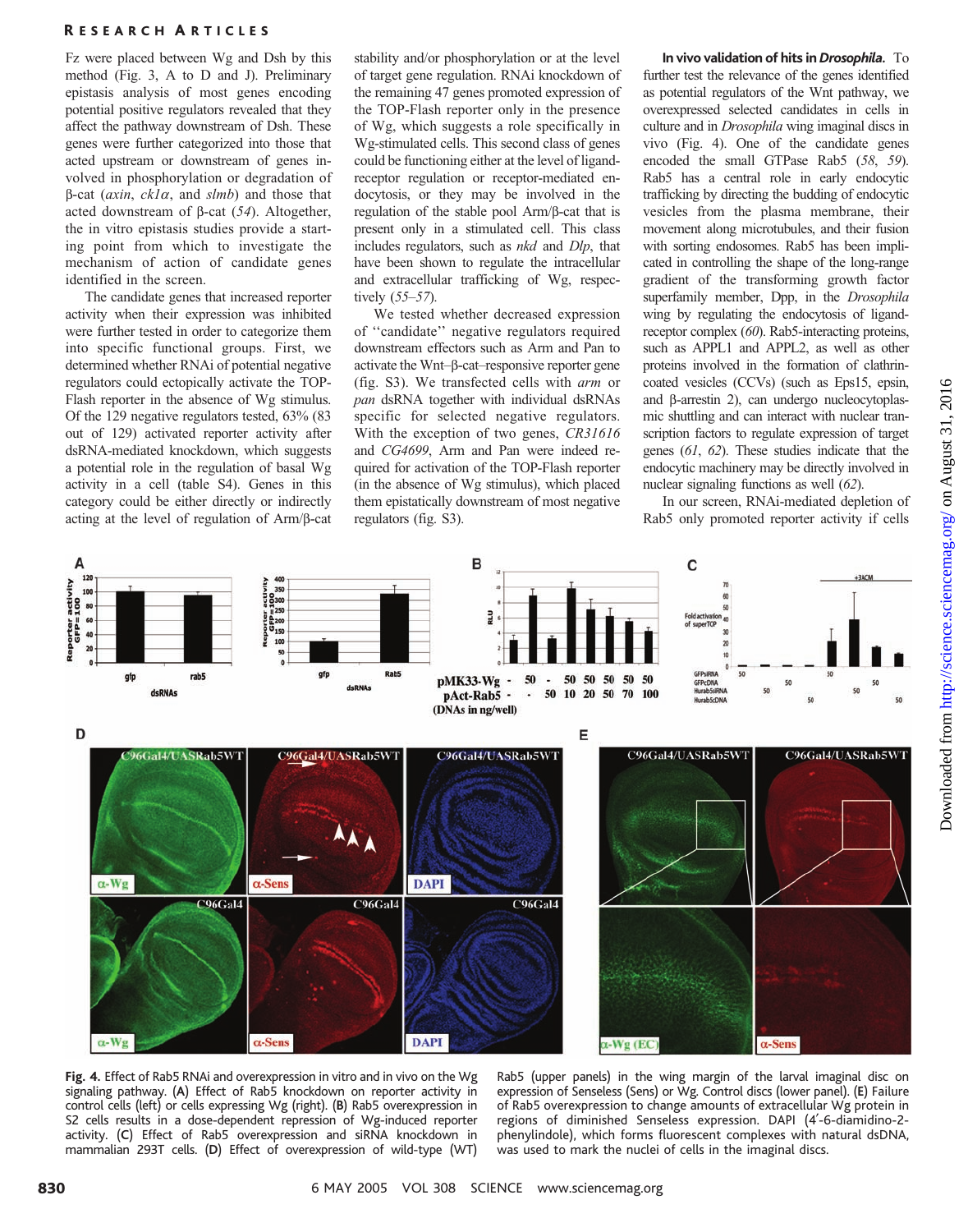were also stimulated with Wg (table S4 and Fig. 4A). Conversely, cotransfection of increasing amounts of Rab5 cDNA together with the Wg cDNA in Drosophila cells displayed a dose-dependent repression of Wgmediated TOP-flash reporter activity (Fig. 4B). The effect on STF reporter activity in mammalian 293T cells upon Rab5 overexpression and small interfering RNA (siRNA)–mediated knockdown was similar to the effects obtained in fly cells in culture (Fig. 4C).

To assess whether Rab5 could similarly affect Wg signaling in vivo, we used the GAL4-UAS (upstream activation sequence) system to drive the expression of wild-type rab5 in the Drosophila wing imaginal disc with a specific wing-margin driver, C96-GAL4 (Fig. 4, D and E). We monitored the expression of senseless, a proneural gene that is a target of the Wg signaling pathway at the wing margin (straddling the dorsal-ventral boundary) as a readout for pathway activity. Overexpression

of Rab5 (C96GAL4-UASRab5WT) resulted in a partial to complete loss of senseless expression at the wing margin (Fig. 4D, arrowheads) compared with that in control discs (C96GAL4). Expression of wg itself was not affected (Fig. 4D). Nor was expression of senseless in the proneural clusters at the distal regions of the wing pouch (Fig. 4D, arrows). Because Rab5 has been implicated in receptormediated endocytosis and degradation of morphogenetic signals, we thought overexpression



(panels d to i) or human CG4136 (panels j to o) mRNA on the development of zebrafish at 48 hours post fertilization. A couple of lateral views are shown to highlight the loss of anterior structures, such as the eye, from embryos injected with both Wnt8 and CG4136 [arrowheads in panels i and l] as compared with wild-type eyes in the GFP mRNA–injected embryos [arrow in panel c]. (Below) Table of the various phenotypes of zebrafish injected with Wnt8 ORF1 or CG4136 mRNA.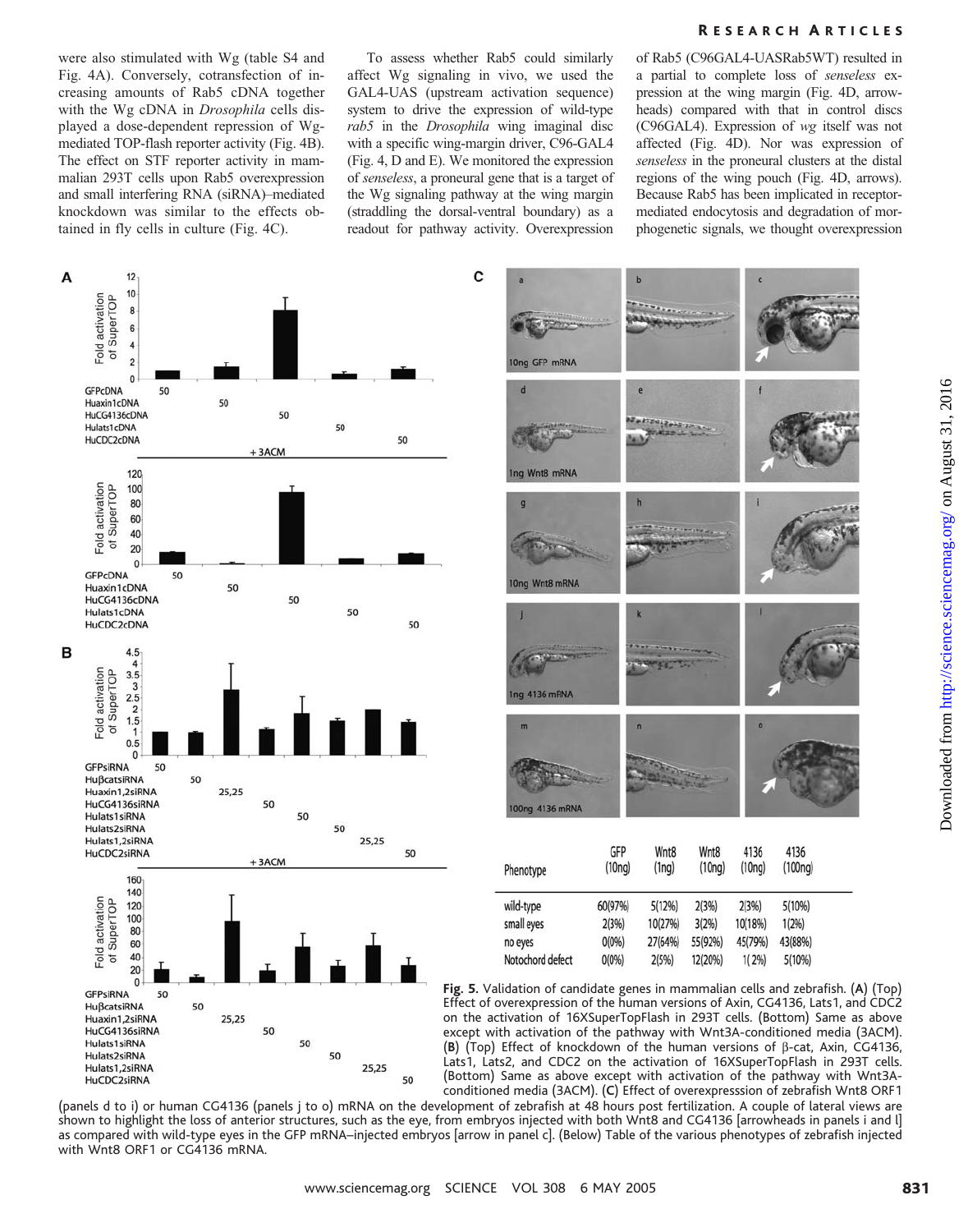of Rab5 might influence endocytosis of the endogenous Wg protein and thus might alter signaling activity at the plasma membrane, but antibody staining against extracellular Wg revealed no difference in the levels of secreted Wg protein between regions that displayed high and low levels of senseless expression (Fig. 4E, insets). Thus, Rab5 appears to have a role in the control of Wg signaling activity in which it acts to inhibit Wg-dependent activation of target genes.

Our observations suggest that overexpression of Rab5 does not affect the extracellular distribution of Wg protein per se. It is possible that Rab5 could be perturbing the distribution of the receptors and coreceptors Fzd2 and Arrow (Lrp6). However, any significant change in the distribution of receptors is unlikely based on our analysis of extracellular Wg and previous studies that have demonstrated the role of Frizzled-2 receptor in regulating extracellular distribution of Wingless and shaping the Wg gradient in the wing imaginal disc (63). Nonetheless, we cannot rule out subtle changes at the level of receptors and/or coreceptors. Alternatively, Rab5 could be regulating trafficking of the stabilized pool of Arm/b-cat, which is present only in a Wg-induced cell and thus affecting the downstream Wingless readout as judged by antibody staining for Senseless.

Validation of mammalian orthologs in 293T cells and the zebrafish embryo. All major components of the Wnt pathway are conserved in metazoans. To determine whether the Drosophila genes newly identified in the RNAi screen are bona fide components of the conserved Wnt-Wg pathway, we tested their signaling activity and functions in vertebrates. We used gain and loss of function of selected vertebrate orthologs of Drosophila genes to assess effects on Wnt signaling in human cells and in developing zebrafish embryos.

We cloned multiple human orthologs and performed Wnt–b-cat–responsive reporter assays in human embryonic kidney (HEK) 293T cells. Transfection of plasmids encoding human Lats (also called Warts in Drosophila), a serinethreonine kinase, cyclin-dependent kinase 2 (CDC2), or Axin1 (as a control) inhibited the ability of Wnt-3a to activate the Wnt- $\beta$ -catresponsive reporter STF16 in 293T cells (Fig. 5A). Conversely, expression of the human ortholog of CG4136, a pair-like homeobox gene, activated the Wnt pathway in the presence or absence of Wnt-3A (Fig. 5A). We also generated three to four shortinterfering RNAs (siRNAs) against human Lats1, Lats2, CDC2, and CG4136. Transfection of plasmids encoding pools of siRNA for b-cat inhibited Wnt-3A activation of STF16 as expected (fig. S2). Transfection of pools of siRNAs for Axin1 and 2, Lats1, Lats2, both Lats1 and 2, and CDC2 all increased basal Wnt–b-cat–responsive reporter activity and synergized with Wnt-3A activation of the reporter (Fig. 5B). Pools of siRNA for human CG4136 (HuCG4136) had no effect on activation of the Wnt- $\beta$ cat–responsive reporter (Fig. 5B), although one caveat is that 293T cells may not express HuCG4136. Because the gain of function of HuCG4136 gave a strong activation of the Wnt–b-cat–responsive reporter, it is clear that it can regulate  $Wnt-\beta$ -cat signaling and strongly implicates it as a new positive regulator of Wnt signaling in vertebrates. Because all of the vertebrate orthologs tested thus far affect Wnt– $\beta$ -cat signaling, we are in the process of generating expression constructs and siRNAs for multiple additional human orthologs to test their roles in Wnt signaling  $(64)$ .

To determine whether any of the vertebrate orthologs function in the Wnt pathway in vivo at the organismic level, we performed both gain- and loss-of-function assays for some of the genes that we had validated in 293T cells. For gain of function, one cell–stage zebrafish embryos were injected with RNAs encoding HuCG4136, *wnt-8* (as a positive control), and green fluorescent protein (GFP) (as a negative control). Embryos injected with GFP (10 ng) developed normally (Fig. 5C, panels a to c). However, embryos injected with wnt-8 RNA (1 or 10 ng) developed anterior truncations and had either small eyes or no eyes in the majority of injected embryos (Fig. 5C, panels d to i) (65). Some of the embryos injected with 10 ng also had a defect in notochord formation (see table of Fig. 5C). Injection of RNA encoding HuCG4136 phenocopied injection with *wnt-8*, albeit at higher doses of RNA (Fig. 5C, panels j to o). This coupled with the reporter data in 293T cells indicates that HuCG4136 activates Wnt–β-cat signaling. Injection of RNA encoding Hulats1 or CDC2 had no obvious phenotype in zebrafish. However, depletion of zebrafish Lats1 by injection of antisense morpholino oligonucleotides gave a severe phenotype, and the embryos arrested before epiboly (64). A more detailed analysis of this phenotype will be required to determine whether it is a consequence of altered Wnt signaling. Taken together, the data from human cells and zebrafish strongly suggest that some of the hits from the Drosophila RNAi screen have a conserved role in Wnt- $\beta$ -cat signaling in vertebrates.

Conclusions. In the future, global understanding of the complexities of and interplay between multiple signaling pathways will rely upon the systematic identification and functional characterization of unexpected regulators of signal transduction cascades. This combined with powerful genetic and biochemical analyses of molecular mechanisms might lead to breakthroughs in the fields of development and disease biology. In this Research Article, we present a whole-genome RNAi screen for the

Drosophila Wnt-Wg signaling pathway, which in humans is implicated in hepatic, colorectal, breast, and skin cancers; bone density syndromes; Alzheimer's disease; and the retinal disease familial exudative vitreoretinopathy (66). Even though the primary screen was done in Drosophila cells, the majority of identified pathway modulators appear to share a conserved role in the regulation of the Wnt-Wg pathway in multiple Drosophila cell types and in mammalian cells, as judged by the functional validation of their vertebrate orthologs in 293T cells. This combined with the fact that 18% of the candidate genes identified in the screen have disease-related human orthologs [Blast E value  $< 10^{-20}$ , fig. S4; (67) and table S5] underscores the potential broad applicability and importance of such screens in future understanding and treatment of human disease. Finally, we demonstrated that selected hits from the RNAi screen function in Wnt-Wg signaling in vivo in both invertebrates (Drosophila) and vertebrates (zebrafish embryo). This approach has enabled us to assign new functions to previously known genes and to identify potential novel regulators of the Wnt pathway.

Although elucidating specific molecular mechanisms for selected candidate genes is beyond the scope of this study, our data strongly suggest that the RNAi-based screening in the Drosophila cell-based assay system is efficient in the identification of genes and will have farreaching consequences in the expansion of our understanding of the Wnt-Wg pathway. Future studies elucidating the molecular mechanism of individual candidate genes in multiple cell types and model organisms will shed light on the complexities and nuances of this important signaling pathway. Finally, the crosscomparison of whole-genome RNAi screens for multiple signaling pathways, as well as the identification of specific versus common regulators, will help us better understand the multifactorial processes that regulate the intricate steps of animal development and disease states.

#### References and Notes

- 1. C. Y. Logan, R. Nusse, Annu. Rev. Cell Dev. Biol. (2004). 2. R. T. Moon, B. Bowerman, M. Boutros, N. Perrimon,
- Science 296, 1644 (2002).
- 3. W. J. Nelson, R. Nusse, Science 303, 1483 (2004).
- 4. P. Polakis, Genes Dev. 14, 1837 (2000).
- 5. M. Peifer, P. Polakis, Science 287, 1606 (2000).
- 6. R. T. Moon, Wnt/b-Catenin Pathway, Science's STKE (Connections Map, as seen in April 2005), http:// stke.sciencemag.org/cgi/cm/stkecm;CMP\_5533.
- 7. A. Wodarz, R. Nusse, Annu. Rev. Cell Dev. Biol. 14, 59 (1998).
- 8. R. Nusse, Trends Genet. 15, 1 (1999).
- 9. J. R. Miller, A. M. Hocking, J. D. Brown, R. T. Moon, Oncogene 18, 7860 (1999).
- 10. C. C. Malbon, H. Wang, R. T. Moon, Biochem. Biophys. Res. Commun. 287, 589 (2001).
- 11. N. Perrimon, M. Boutros, R. DasGupta, Drosophila Wnt/Fz Pathway, Science's STKE (Connections Map, as seen in April 2005), http://stke.sciencemag.org/ cgi/cm/stkecm;CMP\_6459.
- 12. M. D. Adams et al., Science 287, 2185 (2000).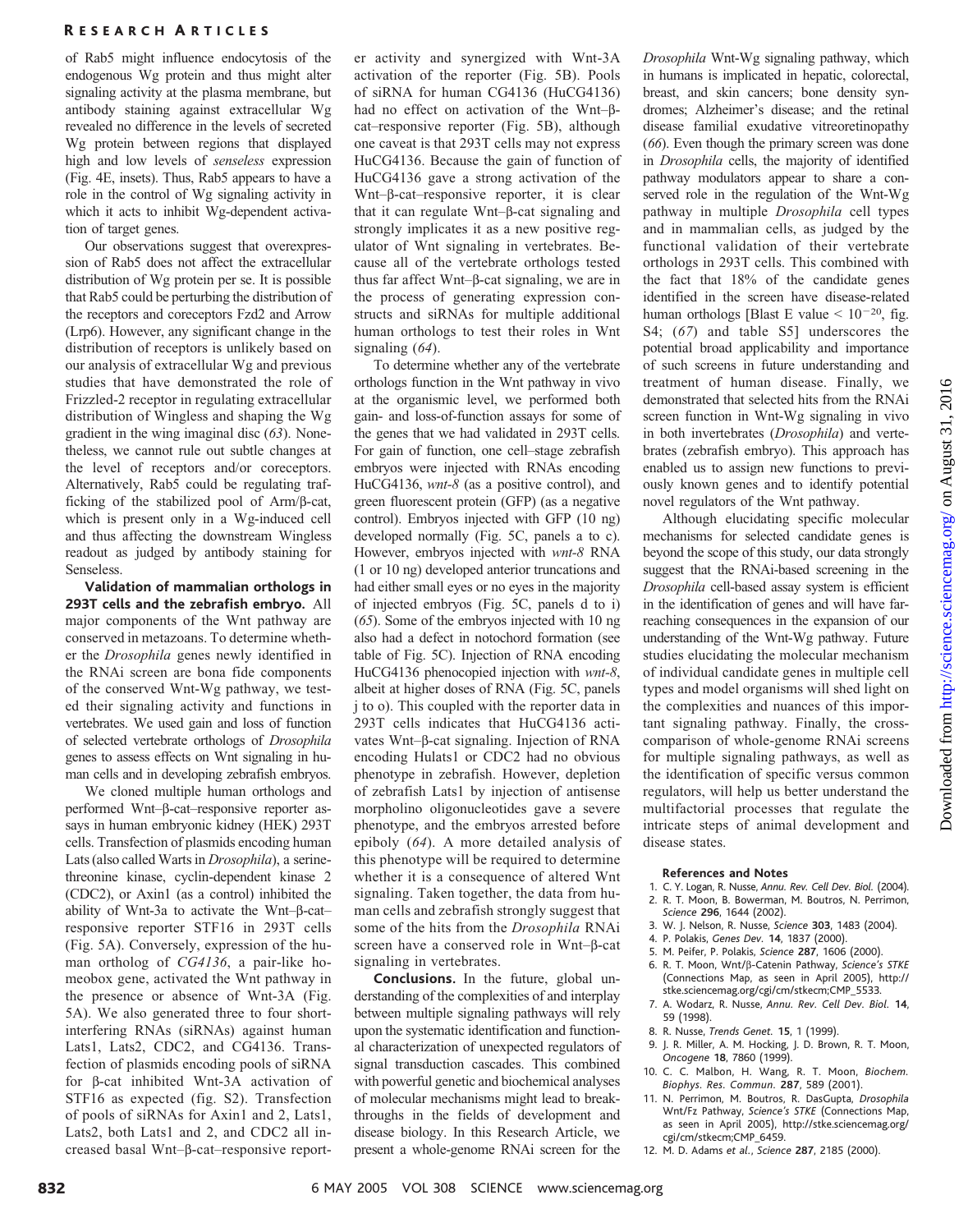- 13. E. W. Myers et al., Science 287, 2196 (2000).
- 14. J. C. Venter et al., Science 280, 1540 (1998). 15. M. D. Adams, J. J. Sekelsky, Nat. Rev. Genet. 3, 189 (2002).
- 16. U. S. Eggert et al., PLoS Biol. 2, e379 (2004).
- 17. R. Dasgupta, N. Perrimon, Oncogene 23, 8359 (2004).
- 18. M. Boutros et al., Science 303, 832 (2004).
- 19. A. A. Kiger et al., J. Biol. 2, 27 (2003).
- 20. V. Korinek et al., Nat. Genet. 19, 379 (1998).
- 21. V. Korinek et al., Mol. Cell. Biol. 18, 1248 (1998). 22. A. S. Miller et al., In Vitro Cell. Dev. Biol. Anim. 36, 180 (2000).
- 23. D. J. Peel, M. J. Milner, Tissue Cell 22, 749 (1990).
- 24. S. Yanagawa, J. S. Lee, A. Ishimoto, J. Biol. Chem. 273, 32353 (1998).
- 25. S. Yanagawa et al., EMBO J. 21, 1733 (2002).
- 26. S. Yanagawa, F. van Leeuwen, A. Wodarz, J. Klingensmith, R. Nusse, Genes Dev. 9, 1087 (1995).
- 27. H. Matsubayashi et al., Mol. Cell. Biol. 24, 2012 (2004). 28. Materials and methods are available as supporting
- material on Science Online. 29. L. Schweizer, H. Varmus, BMC Cell Biol. 4, 4 (2003).
- 30. www.flyrnai.org. 31. A. Schlesinger, A. Kiger, N. Perrimon, B. Z. Shilo, Dev. Cell 7, 535 (2004).
- 32. www.sdbonline.org/fly/segment/wingles1.htm
- 33. www.sdbonline.org/fly/segment/arrow1.htm
- 34. www.sdbonline.org/fly/neural/frizzled.htm
- 35. www.sdbonline.org/fly/segment/naked1.htm
- 36. www.sdbonline.org/fly/segment/axin1.htm
- 37. www.sdbonline.org/fly/dbzhnsky/slimb1.htm
- 38. www.sdbonline.org/fly/segment/dishevel.htm
- 39. www.sdbonline.org/fly/segment/armadilo.htm
- 40. www.sdbonline.org/fly/segment/pangoln1.htm
- 
- 41. www.sdbonline.org/fly/hjmuller/crebbp1.htm
- 42. www.sdbonline.org/fly/segment/pygopus1.htm
- 43. www.sdbonline.org/fly/segment/legless1.htm
- 44. D. Sinner, S. Rankin, M. Lee, A. M. Zorn, Development 131, 3069 (2004).
- 45. A. Bauer et al., EMBO J. 19, 6121 (2000). 46. A. Bauer, O. Huber, R. Kemler, Proc. Natl. Acad. Sci. U.S.A. 95, 14787 (1998).
- 47. C. Jung, R. S. Kim, S. J. Lee, C. Wang, M. H. Jeng, Cancer Res. 64, 3046 (2004).
- 48. M. C. Ramel, A. C. Lekven, Development 131, 3991 (2004).
- 49. K. Tamai et al., Mol. Cell 13, 149 (2004).
- 50. M. Hatzfeld, Int. Rev. Cytol. 186, 179 (1999).
- 51. S. Greaves, B. Sanson, P. White, J. P. Vincent, Genetics
- 153, 1753 (1999). 52. A. H. Tang, T. P. Neufeld, G. M. Rubin, H. A. Muller, Development 128, 801 (2001).
- 53. M. A. Su, R. G. Wisotzkey, S. J. Newfeld, Genetics 157, 717 (2001).
- 54. R. DasGupta, N. Perrimon, unpublished data.
- 55. G. H. Baeg, E. M. Selva, R. M. Goodman, R. Dasgupta, N. Perrimon, Dev. Biol. 276, 89 (2004).
- 56. K. A. Wharton Jr., G. Zimmermann, R. Rousset, M. P. Scott, Dev. Biol. 234, 93 (2001).
- 57. R. Rousset et al., Genes Dev. 15, 658 (2001).
- 58. J. L. Seachrist, S. S. Ferguson, Life Sci. 74, 225 (2003).
- 59. J. L. Rosenfeld, B. J. Knoll, R. H. Moore, Receptors
- Channels 8, 87 (2002). 60. M. Gonzalez-Gaitan, Nat. Rev. Mol. Cell Biol. 4, 213 (2003).
- 61. M. Miaczynska et al., Cell 116, 445 (2004).
- 62. A. Benmerah, Curr. Biol. 14, R314 (2004).
- 63. K. M. Cadigan, M. P. Fish, E. J. Rulifson, R. Nusse, Cell 93, 767 (1998).

## MicroRNAs Regulate Brain Morphogenesis in Zebrafish

### Antonio J. Giraldez,<sup>1\*</sup> Ryan M. Cinalli,<sup>1</sup> Margaret E. Glasner,<sup>2</sup>† Anton J. Enright,<sup>3</sup> J. Michael Thomson,<sup>4</sup> Scott Baskerville,<sup>2</sup> Scott M. Hammond,<sup>4</sup> David P. Bartel,<sup>2</sup> Alexander F. Schier<sup>1\*</sup>

MicroRNAs (miRNAs) are small RNAs that regulate gene expression posttranscriptionally. To block all miRNA formation in zebrafish, we generated maternal-zygotic dicer (MZdicer) mutants that disrupt the Dicer ribonuclease III and double-stranded RNA–binding domains. Mutant embryos do not process precursor miRNAs into mature miRNAs, but injection of preprocessed miRNAs restores gene silencing, indicating that the disrupted domains are dispensable for later steps in silencing. MZdicer mutants undergo axis formation and differentiate multiple cell types but display abnormal morphogenesis during gastrulation, brain formation, somitogenesis, and heart development. Injection of miR-430 miRNAs rescues the brain defects in MZdicer mutants, revealing essential roles for miRNAs during morphogenesis.

MicroRNAs are evolutionarily conserved small non–protein-coding RNA gene products that regulate gene expression at the posttranscriptional level  $(1-3)$ . In animals, mature miRNAs are  $\sim$  22 nucleotides (nt) long and are generated from a primary transcript (termed pri-miRNA) through sequential processing by nucleases belonging to the ribonuclease III (RNaseIII) family. Initially, Drosha cleaves the pri-miRNA and excises a stem-loop precursor of  $\sim$  70 nt (termed premiRNA), which is then cleaved by Dicer (4–7). One strand of the processed duplex is incorporated into a silencing complex and guides it to target sequences  $(1, 3)$ . This results in the cleavage of target mRNAs and/or the inhibition of their productive translation  $(1-3)$ .

Several hundred vertebrate miRNAs and several thousand miRNA targets have been predicted or identified, but little is known about miRNA function during development  $(1, 2, 8, 9)$ . Clues to vertebrate miRNA function have come from several approaches, including expression analyses  $(1-3, 10-12)$ , computational prediction of miRNA targets  $(8, 13-15)$ , experimental support of predicted targets (13, 14, 16, 17), cell culture studies (16), and gain-of-function approaches (18). These studies have led to the suggestions that

#### R ESEARCH A RTICLES

- 64. R. T. Moon, A. Kaykas, unpublished observations.
- 65. G. M. Kelly, P. Greenstein, D. F. Erezyilmaz, R. T. Moon, Development 121, 1787 (1995).
- 66. R. T. Moon, A. D. Kohn, G. V. De Ferrari, A. Kaykas, Nat. Rev. Genet. 5, 691 (2004).
- 67. http://superfly.ucsd.edu/homophila/.
- 68. We thank H. Bellen (Senseless antibody) and M. Gonzalez-Gaitan (UAS-Rab5 flies) for reagents and B. Mathey-Prevot, K. Nybakken, P. Bradley, S. Raghavan, A. Friedman, and H. Agaisse for lively discussion and critical comments on the manuscript. We thank D. J. Grau for assistance with Rab5 expression constructs. We also thank members of the Drosophila RNAi Screening Center (DRSC) and Institute of Chemistry and Cell Biology (ICCB) for their assistance. We thank G. Weidinger for assistance with zebrafish experiments and I. Tee for assistance with construction of siRNA and cDNA expression constructs. R.D. was supported by fellowships from the ''Breast Cancer Research Foundation'' of the U.S. Army. N.P. and R.T.M. are investigators, and A.K. is an associate, of the Howard Hughes Medical Institute.

#### Supporting Online Material

www.sciencemag.org/cgi/content/full/1109374/DC1 Materials and Methods Figs. S1 to S4 Tables S1 to S5

References and Notes

4 January 2005; accepted 2 March 2005 Published online 7 April 2005; 10.1126/science.1109374 Include this information when citing this paper.

vertebrate miRNAs might be involved in processes such as stem cell maintenance (12, 19) or cell fate determination (17, 18, 20); however, no loss-of-function analysis has assigned a role for a particular miRNA or miRNA family in vivo, and it has been unclear how widespread the role of miRNAs is during vertebrate embryogenesis.

One approach to reveal the global role of vertebrate miRNAs is to abolish the generation of mature miRNAs with the use of dicer mutants. For example, dicer mutant embryonic stem cells fail to differentiate in vivo and in vitro (20), and dicer mutant mice die before axis formation (19), suggesting that mature miRNAs (or other Dicer products) are essential for early mammalian development. In zebrafish, maternal dicer activity has hampered the analysis of the single *dicer* gene. Mutants for the zygotic function of dicer (Zdicer) retain pre-miRNA processing activity up to 10 days postfertilization,

<sup>1</sup>Developmental Genetics Program, Skirball Institute of Biomolecular Medicine and Department of Cell Biology, New York University School of Medicine, New York, NY 10016, USA. <sup>2</sup>Whitehead Institute for Biomedical Research and Department of Biology, Massachusetts Institute of Technology, 9 Cambridge Cen-<br>ter, Cambridge, MA 02142, USA. <sup>3</sup>Wellcome Trust Sanger Institute, Hinxton, Cambridge CB10 1SA, UK. 4 Department of Cell and Developmental Biology, Lineberger Comprehensive Cancer Center, University of North Carolina, Chapel Hill, NC 27599, USA.

\*To whom correspondence should be addressed. E-mail: schier@saturn.med.nyu.edu (A.F.S.); giraldez@ saturn.med.nyu.edu (A.J.G.)

.Present address: Department of Pharmaceutical Chemistry, University of California, San Francisco, 600 16th Street, Box 2240, San Francisco, CA 94143–2240, USA.